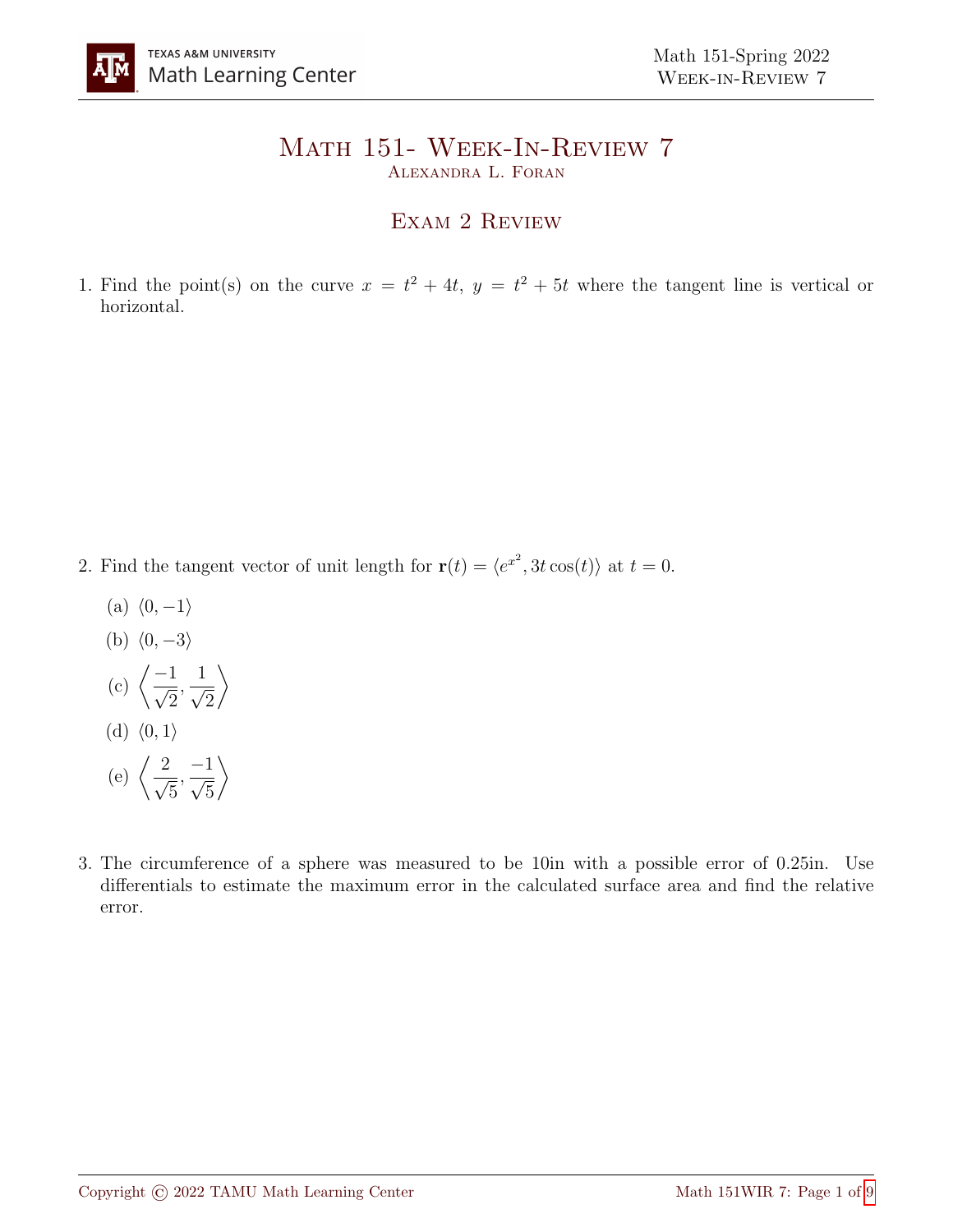

- 4. If  $H(x) = f(g(x^2 + 4x))$ , find  $H'(1)$  given that  $f'(1) = 2$ ,  $f'(5) = 0$ ,  $g(5) = 1$ ,  $g'(1) = 4$  and  $g'(5) = 3.$ (a) 30 (b) 2 (c) 0
	- $(d) -8$
	- $(e) -30$
- 5. Two sides of a triangle have length 8ft and 4ft. The angle between them is decreasing at a rate of  $\frac{1}{\pi}$ 8 rad/s. Find the rate at which the area of the triangle is increasing when the angle between the sides of fixed length is  $\frac{\pi}{2}$ 3 .

6. Find the equation of the tangent line to the curve  $2x^3y - 5y^4 = 11$  at the point (2,1).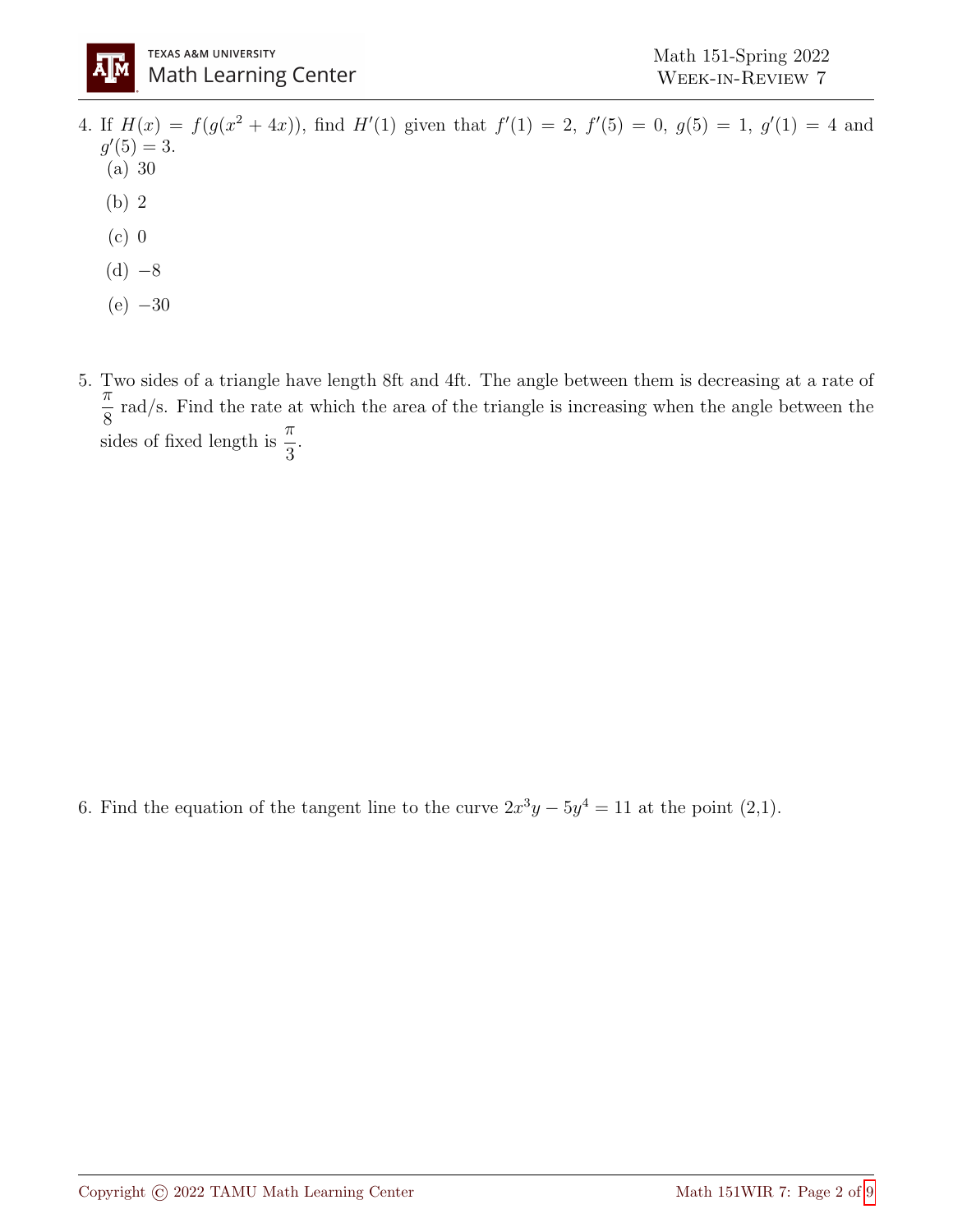

7. Using differentials or a linear approximation, approximate  $\sqrt[3]{10}$ .

8. A particle moves according to the equation  $s(t) = t^2 - 4t + 1$  where t is measured in seconds and s is in feet. What is the total distance the particle travels in the first 3 seconds.

- 9. Find the 77<sup>th</sup> derivative of  $g(x) = 2\sin(4x)$ . (a)  $g^{(77)} = 2^{78} \cos(4x)$ 
	- (b)  $g^{(77)} = -2^{78} \sin(4x)$
	- (c)  $g^{(77)} = 2^{155} \cos(4x)$
	- (d)  $g^{(77)} = -2^{155} \cos(4x)$
	- (e)  $g^{(77)} = 2^{155} \sin(4x)$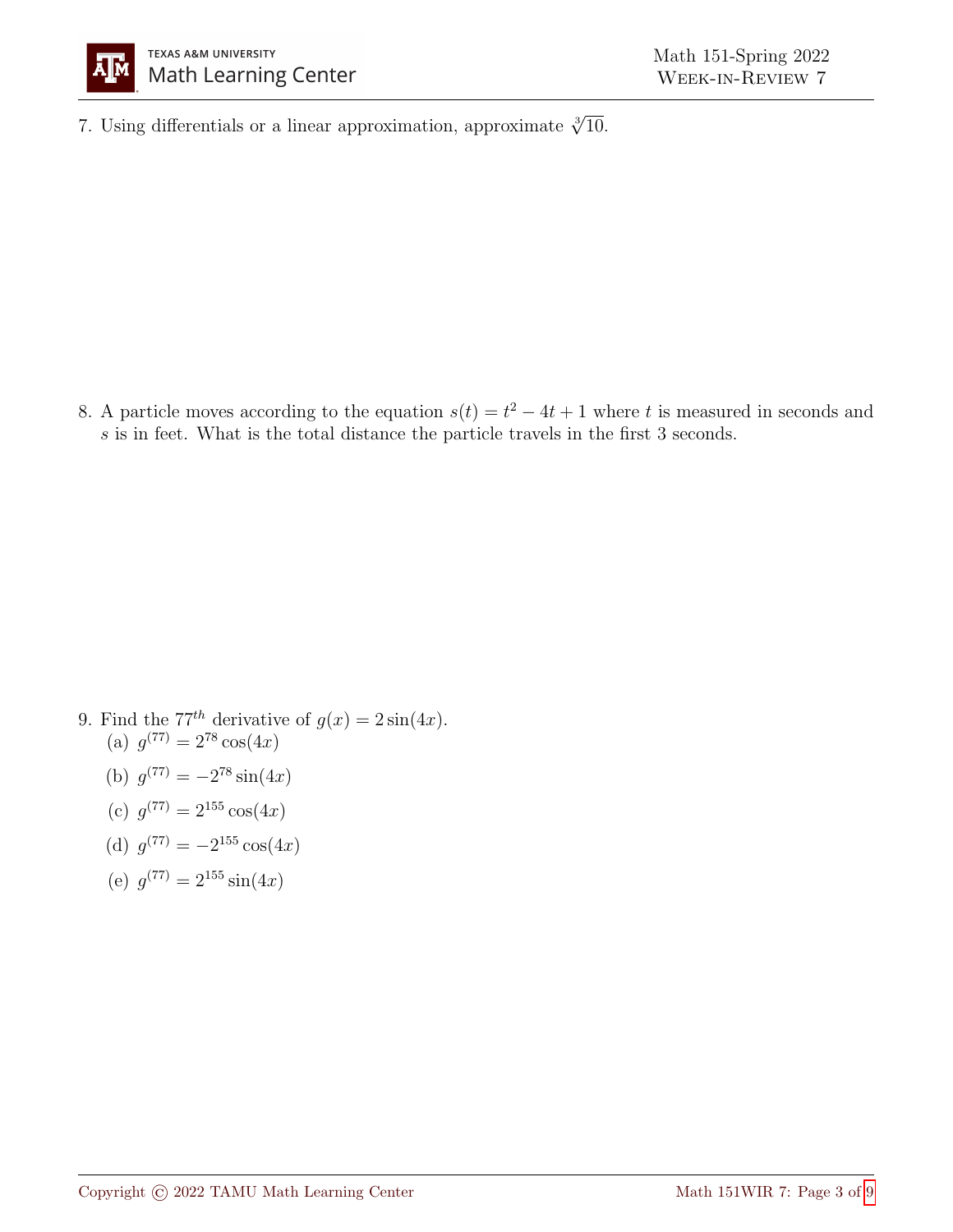10. At what point on the graph of  $f(x) = \ln(x)$  is the tangent line parallel to the line  $x + 5y = 3$ ?

11. A bacteria culture doubles every 6 hours. How long will it take to triple in size?

12. Use logarithmic differentiation to find the derivative of each of the following. (a)  $y = (3x+1)^{\tan(x)}$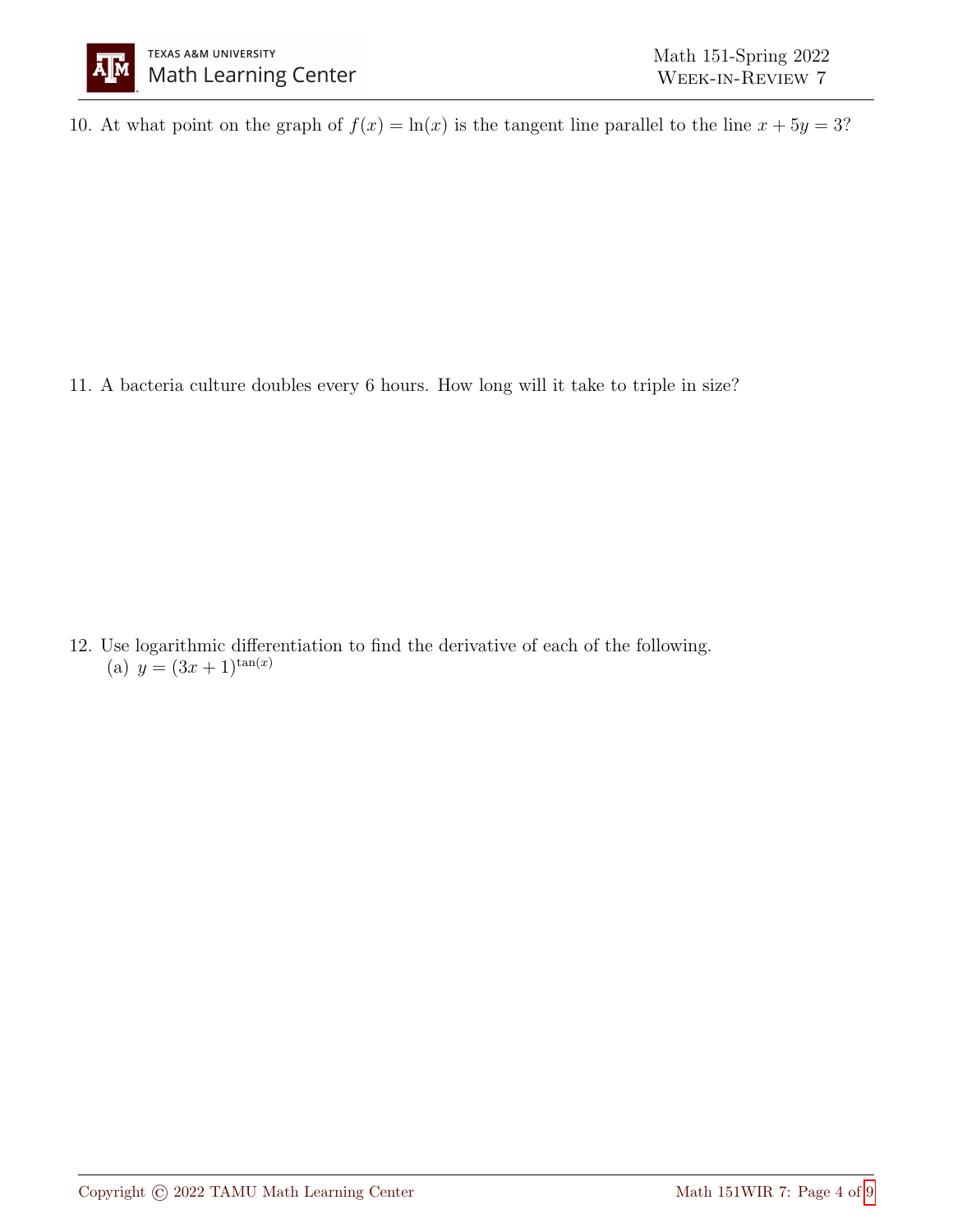

(b)  $y = (\ln(x))^{x^4 - 7}$ 

13. Find the quadratic with equation  $y = ax^2 + bx$  whose tangent line at  $x = 2$  has equation  $y = 4x+6$ .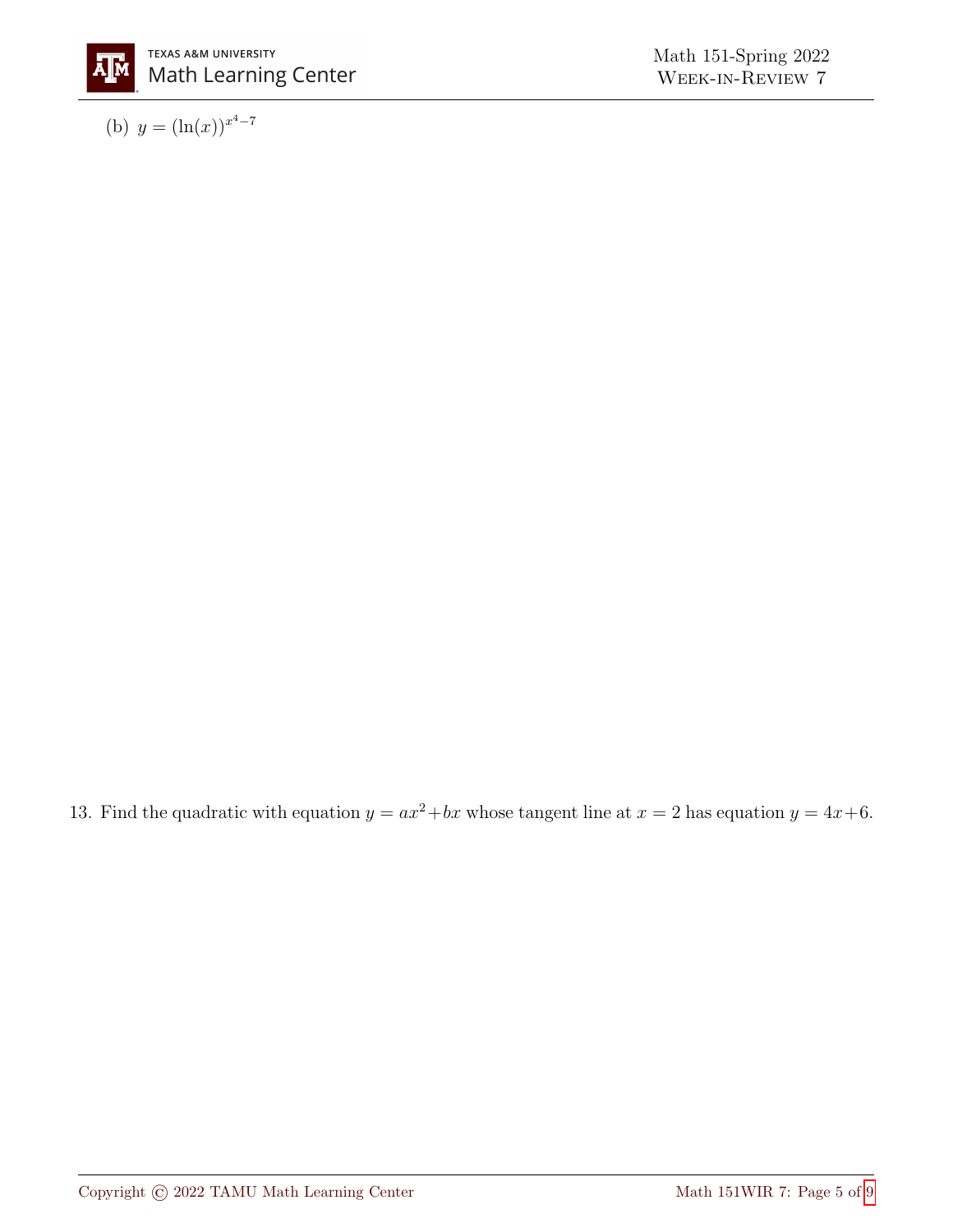14. If  $f(x) = \ln(\sin^2(x))$ , find  $f'(\frac{\pi}{2})$  $\frac{\pi}{2}$ . (a)  $f'(\frac{\pi}{2})$  $\frac{\pi}{2})=2$ (b)  $f'(\frac{\pi}{2})$  $(\frac{\pi}{2}) = -1$ (c)  $f'(\frac{\pi}{2})$  $\frac{\pi}{2})=\frac{1}{2}$ 

(d) 
$$
f'(\frac{\pi}{2}) = 0
$$

(e) 
$$
f'(\frac{\pi}{2}) = 2\sqrt{3}
$$

15. Find 
$$
\frac{dy}{dx}
$$
 for  $\sin(xy^3) - \tan(4x) = 2x^3 + 3y^2$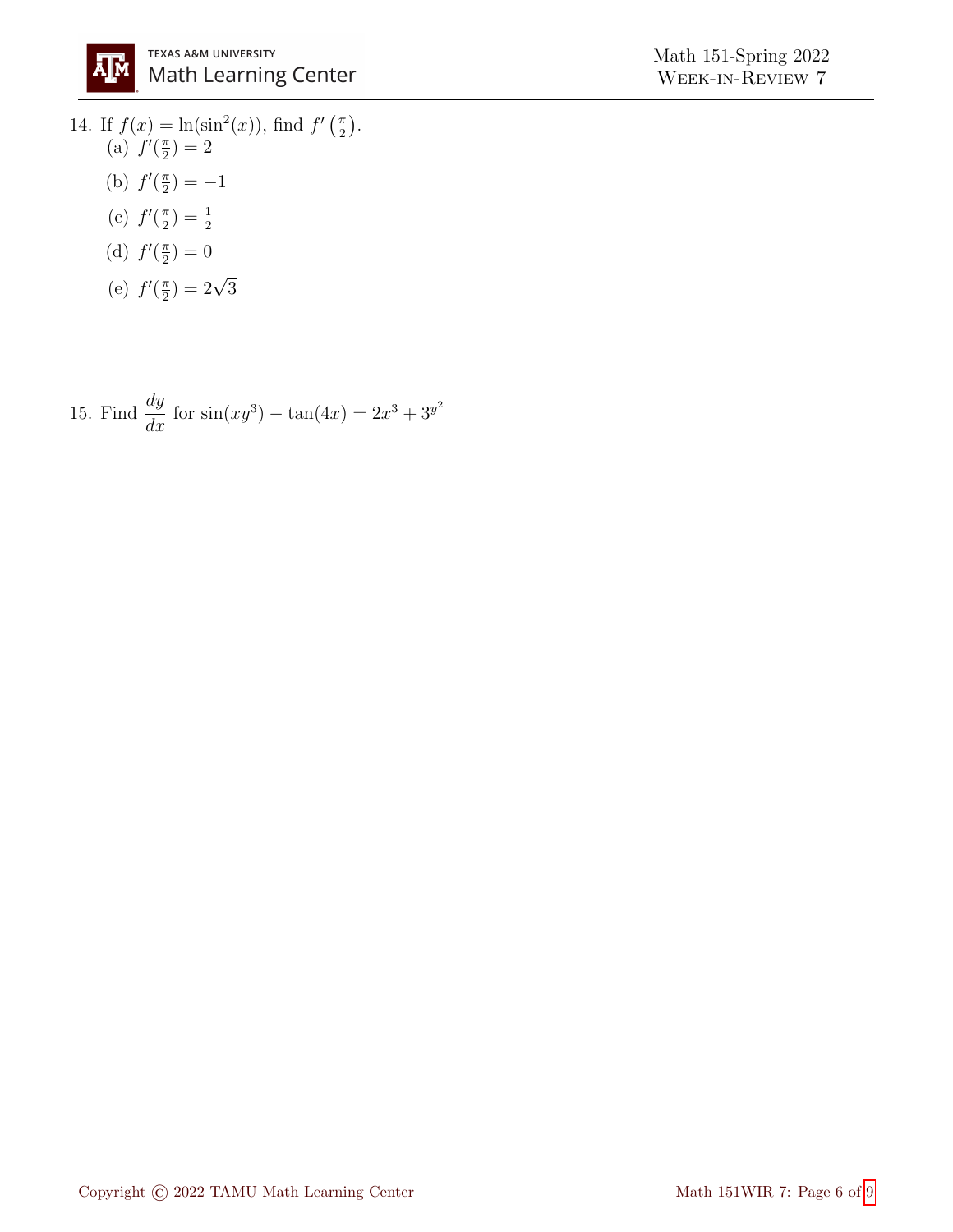

16. Find the equations of the lines through the point  $(2, -6)$  that are tangent to the parabola  $y = x^2 - x$ 

17. Find the derivative of  $y = \arccos(e^{3x})$ .

(a) 
$$
f'(x) = \frac{3e^{3x}}{\sqrt{1 + e^{6x}}}
$$
  
\n(b)  $f'(x) = \frac{3e^{3x}}{\sqrt{1 - e^{3x}}}$   
\n(c)  $f'(x) = \frac{-3}{\sqrt{1 - e^{6x}}}$   
\n(d)  $f'(x) = \frac{-3e^{3x}}{\sqrt{1 - e^{6x}}}$   
\n(e)  $f'(x) = \frac{-3e^{3x}}{1 + e^{6x}}$ 

18. Find  $f''(0)$  if  $f(x) = (5 - x^2)^3$ .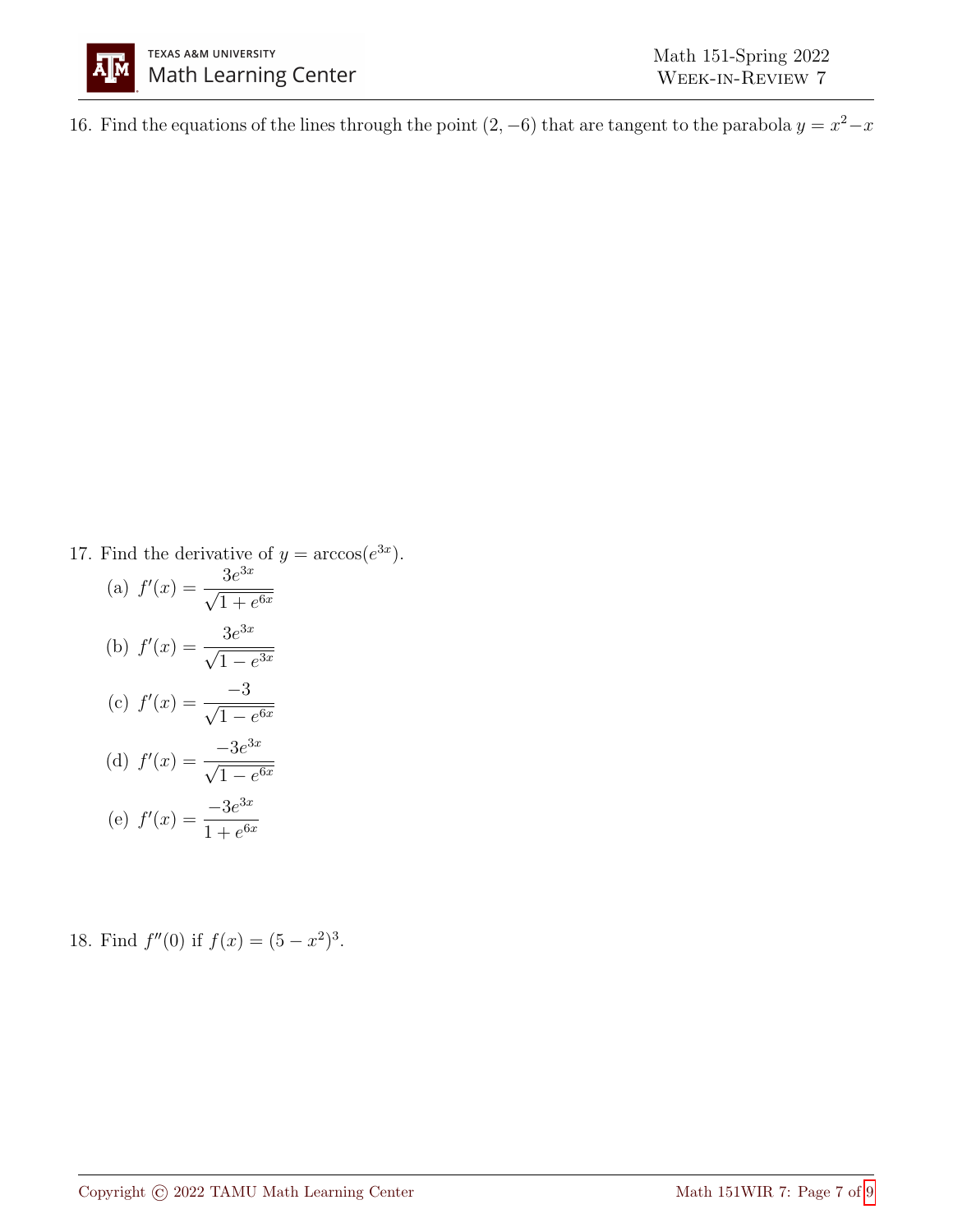- 19. A camera is positioned 3000 feet from the base of a rocket launching pad. At a particular moment, the rocket rises vertically. Its speed is 1500 ft/s when it has risen 4000 ft.
	- (a) How fast is the distance from the camera to the rocket changing at that moment?

(b) If the camera is focused on the rocket, how fast is the camera's angle of elevation changing at that moment?